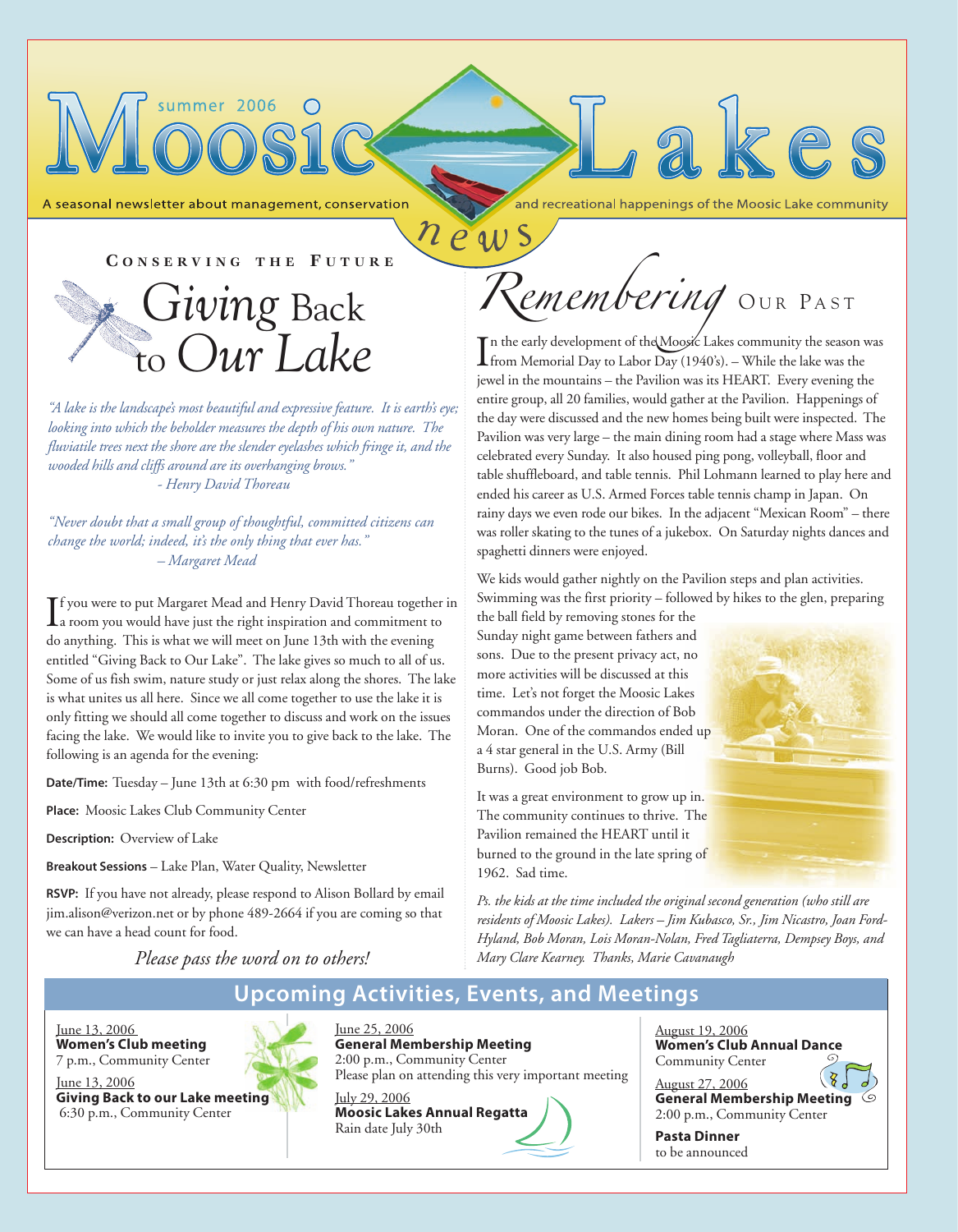### **P RESIDENT ' S M ESSAGE**

 $A$ s the busiest season at the Lakes approaches, we hope this<br>Anewsletter will peak your interest on what's happening in our community. First, thanks to everyone who participated in the survey for our Five Year Plan. There was a remarkable response pointing to the direction our membership wants to take now and in the future. You'll

see some of the results further on in this letter and others will be discussed at our meeting on June 25th. It's never too late to send in your comments. Those who've indicated a desire to work on the Plan will be contacted in the next few weeks. Thanks for being involved!

The Lake Study performed by Marywood researchers has been completed and the professors were amazed at the high quality of our lakes and environment. You'll recall that in this study, lakes with motorboats, both gasoline and electric, were compared with ones not allowing motors of any kind. Some of the categories tracked were water

The Results Are in...*Almost*

First, I want to thank everyone who sent in their surveys. Our<br>membership has 236 residents. The club received 60 surveys from members (roughly 25%). The turnout was good, but has room for improvement. I am optimistic that others will send in their surveys after reading our results. Remember, your opinion does matter. We are a membership driven community. Here are the results:

#### *Overall concern for the lake community*

- The number one concern for the Club was the enforcement of our rules and regulations and bylaws.
- Coming in at a close second was the Clubs roads and ditches.
- In third place was clear cutting of property.
- An even split was shared by security and water management.

#### *Residency*

*•* Of those who own lots, 8 residents said they plan on building in the near future.

• Almost 55% who responded have been members of the lake community for over 30 years. Four of those members have lived here for 61 plus years.

#### *Principal reason for residing at the Lake*

*•* Not surprisingly, natural beauty is why we are all here.

#### *General membership meetings*

w Opinio

*Igenerall* 

- Over half said they attend the two general membership meetings and if unable to attend, mailed in their proxies.
- The membership was split on changing the meetings to Saturdays. But half requested the meeting time be changed to the morning. 10:00 a.m. was a strong favorite.

and air quality, and health issues. A copy of the results will be made available to the Club.

The Rules and Regulations worked on and approved last summer are included in this mailing, along with a copy of the resale certificate needed with property sales. If you plan on selling your property and have questions, please call the Club @ 489-2664.

Streetings<br>Moosic Lakers!

I also want to acknowledge the volunteers that picked up litter on a windy, rainy Earth Day this year and encourage all of us to take pride in our beautiful surroundings and keep it clean.

There's so much more happening! Please plan on coming to the meetings, the regatta, the dinner and the dance. Enjoy our wooded community and have a wonderful summer.

Barbara Giovagnoli

# *Lake Living* at Its' Best

There is something special about being around water. Even if all you do is look at the lake, watch the sun rise or set on the water, or catch a lake breeze, water is a tonic for the human spirit. The Lakes provide us with a place to enjoy boating, fishing, kayaking, and canoeing. The water of our spring-fed Lakes is a great place to swim, and you only have to boat around the shore on a hot summer day to see how many people do swim.

If you haven't remitted your dues yet, please send in your payment. Because we are a private community, all road work, snow removal, insurance, and maintenance of facilities, to name only some responsibilities, are financed solely on the dues from property owners.

#### *Management and Security*

• It was a close second, but the community felt slightly stronger not to increase security. Hiring a community manager had a narrower margin. But in the end the community felt we did not need a manager.

#### *Community Center*

• Just under half of those who sent in their survey did use the community center. The most popular common areas are Oak, Tulake, and Maple.

#### *Water quality*

• The Clubs roads and ditches are the most serious lake health issue with a 50% vote. Second, third, and fourth place were geese, clear cutting, and weeds and algae respectively.

Again, I can't thank you enough for your comments and concerns. Developing the Five Year Plan needs everyone's input. If you can make it, please join us on June 13th at 6:30 in the community center for "Giving Back to Our Lake". We are developing three committees; Lake Plan, Water Quality, and Newsletter to help better serve the lakes needs. I hope to see you there.

*Alison Bollard*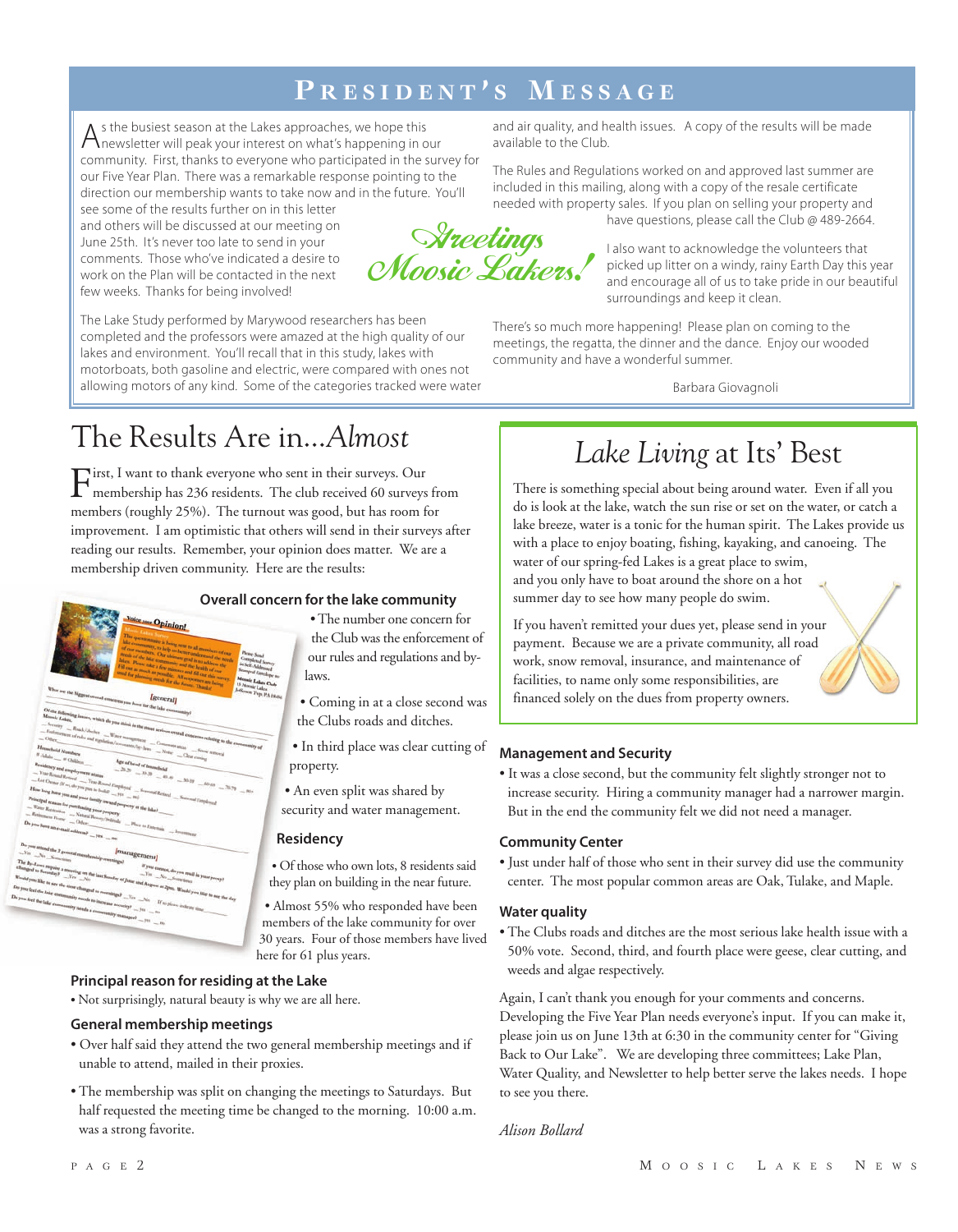# REPORT FROM THE Moosic Lakes Women s Club

As Memorial Day approaches I want to<br>invite all the women of Moosic Lakes to join the Women's Club. This terrific organization serves as the chief fundraiser for children's activities in our community. The first meeting is scheduled for Tuesday, June 13, 2006 at 7:00 to be held at the Community Center. Our purpose is great and a lot of fun. I look forward to seeing you there.

The annual Regatta will be held on Saturday, July 29th with a rain date of Sunday, July 30th. Even if you don't have children participating, I hope all members will make every effort to attend this truly fun day of activities. Remember, there is no age limit on the egg toss or watermelon eating contest.

The *annual dance* will be held on *Saturday, August 19th* at the Community Center. Please mark your calendars for this evening of fun and the best music and dancing in town!

Back by popular demand, we are working on setting a date for a *pasta dinner*. Please watch the bulletin boards for more information.

I look forward to seeing you all soon and to a delightful summer season.

Susan Hennemuth, President



- **2.** How many trees have you planted? \_\_\_\_
- **3.** How many trees are you going to plant? \_\_\_\_\_

*Do you think you passed the quiz?*

# Improving Our Lakes

By Joe McGraw

Our waterfront is crucial to our lake's health, acting as lungs, doormat, cafeteria, and daycare for the lake, as well as the retaining wall for the shore.

The riparian and upland zones act as our lakes doormat. This is the area 10' back from the shoreline. This area is our lakes contaminant barrier trapping fertilizers and more from entering our pristine lake waters.



The shoreline is the glue for the waterfront. The thick mix of plants, shrubs and trees forms a complex web of roots and foliage that knits the waterfront together holding the bank in place and fending off the impacts of wind, rain, waves, and ice.

The littoral zone is our own lakeside daycare. This is the area from the shoreline out until you can't see the lake bottom. As much as 90% of the lakes species pass through or live in this area.

Nature vs. grass. Many residents think a grass lawn is a thing of beauty. However, as much as 90% of the rain falling on a natural terrain is absorbed into the ground while 55% of the rain falling on a grass or a hardened surface flows directly into the lake.

#### *Suggestions:*

Avoid the use of fertilizers and consider

reducing the amount of grassy areas and let nature take back just a small portion to start. Use lime which balances the soils pH and is less harmful to our lakes instead of harsh fertilizers

and pesticides.

Place hardened walkways or drives with gravel, woodchips or some other absorbent material.

Clear cutting is prohibited on club property and along right of ways. Clear cut areas must be restored to their original

natural setting.

Stone wall lakefronts should be soften and regraded to a gentle 25 degree slope to allow nature to reclaim and protect the shoreline. Letting nature reclaim just a small amount of lakefront will help in the long run.

Avoid using sand which smothers spawning areas of fish, buries mayflies in their burrows, and covers vegetation. Decaying vegetation depletes oxygen and slowly kills our lakes.

Never transfer boats from lake to lake. Boat bottoms may contain plant life which can harm our lakes eco-system by introducing non-native vegetation.

Protecting our lakes should be the number one priority of every Moosic Lakes Club resident. Together we can all preserve our lakes for generations to come.